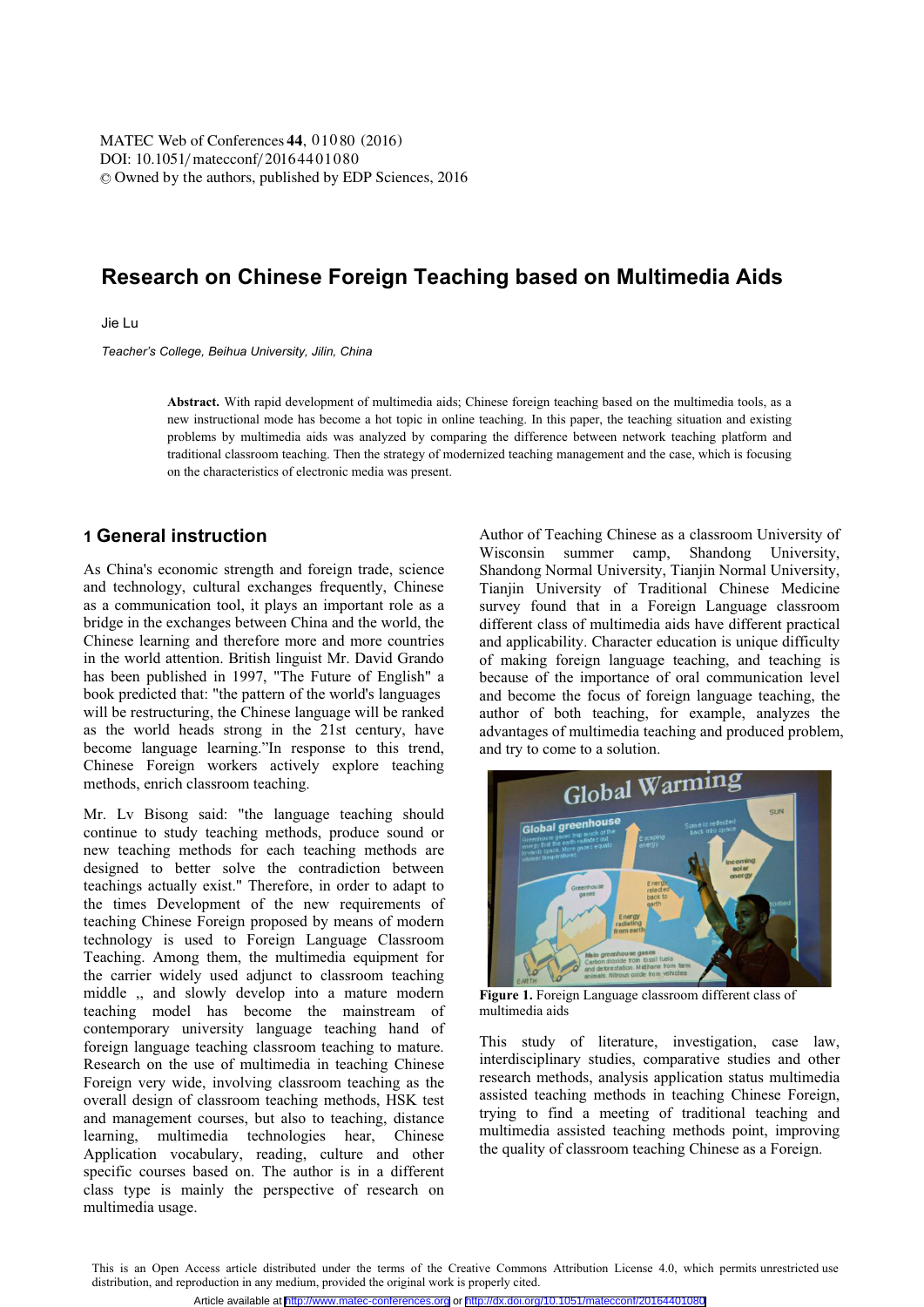#### Learning theory and multimedia  $\mathbf{2}$ foreign language teaching

Humans are primarily to get outside information by vision, hearing, touch, smell and taste five different ways, the famous experimental psychologist Rui Tela confirmed by a large number of psychological experiments, five ways in which, 83 per cent of information visual acquisition, 11% comes from hearing,  $3.5\%$  from the smell, 1. 5% from the tactile, 1% from the palate. Psychology multidimensional symbol stimulation the amount of information theory: passed multidimensional symbol stimulate greater than the amount of information delivered straight symbol. Chinese characters are two-dimensional, ideographic writing system is sound, form, meaning a combination of alphabetic writing is much greater, it presents information than linear line structure. This suggests that when learners of Chinese characters, when the amount of psychological information received. resource consumption is also great, mobilize more neurons. Sheen universe had compared the situation when English reading eve movement, he believes that the differences in English reading space allocation when different eye gaze. Single square structure and a plurality of kanji characters combined square combination line, so that each row of Chinese characters reading at times when you want to watch more English to read the number. Due to the special nature of the characters themselves, which determines the learner in the learning of Chinese characters in the process, the energy and stamina to pay more than ideographic writing system to pay for energy, environment and therefore need outside help, from various angles on them sensory stimulation, so that they can more easily and effectively learn Chinese characters.

As psychologists study of human learning process Cognitive Law deepening awareness of people continue to strengthen self-learning, constructivist theory became popular. Constructivism is a branch of cognitive learning theory, which emphasizes the cognitive subject of internal psychological processes, and the learner is seen as the main body of information processing, it is very different and behavioural learning theory. Behavioural learning theory emphasizes "stimulus-response", and the learner regarded as passive response to external stimuli, that is, as knowledge instil object. The constructivist theory holds that learning is situational, social and constructive, knowledge is not obtained by the teachers teach, but learners in certain situations namely social and cultural background, with its outside help, such as a teacher or a friend, use the necessary learning materials, through the construction of ways to get the sense, constructivist learning theory is a further development of cognitive learning theory, mainly the development of cognitive learning theory has some of the "construction" of thought, more emphasis on the students themselves in learning meaning active construction of knowledge, namely that the world is an objective reality, but understanding of the world and give meaning, but it is decided by each person themselves. Students are subject cognition, is the knowledge of the builders. In the process

of cognition, the students already have experience on the basis of external information through processing, handling, active construction of meaning external knowledge, to acquire knowledge. Moreover, knowledge is not unique, but development and change, as people know it in-depth and constantly updated, sublimation. Therefore, when the foreign language teachers during the teaching of Chinese characters, not self-centred, but should fully understand the basis of the students' interest and students have some Kanji structure, focused, difficulty properly, individualized, targeted Chinese characters teaching, helping students construct internal character system, so that students in the learning process, and give full play the main role in this active participation on the learner's initiative, enthusiasm to play to create good conditions, that can really reflect the role of the learner's cognitive subject, so that students truly become masters of learning.

### 3 External Chinese character teaching multimedia condition

Character is a kind of form to express the Chinese written language symbol transfer and exchange of information, is an extremely important part of the Chinese, and therefore can not be divorced learning Chinese characters to learn. For foreign students in terms of learning Chinese characters has been adopted by the storm must learn Chinese, European and American countries for the students, the Chinese character is not only a way of writing a different language, or learning from onedimensional linear structure to a two-dimensional block structure symbol symbolic learning change, this learning process is very complicated. Multimedia technology has been widely applied to the Chinese Foreign teaching them and gradually by the people's attention. Multimedia has a storage memory, high-speed computing, logic, automatic operation and other functions, with text, sound, graphics, animation, video and other media information in one, with strong interactivity. Multimedia students through these means, according to the individual learning needs, obtain vivid and intuitive learning materials; you can get rid of the constraints of time past the classroom. and more easily communicate with teachers, get help: vou can always assess learning outcomes, optimize learning program, learning to adjust the focus. Thus, the multimedia technology and teaching Chinese Characters combined, enabling Chinese Characters Teaching achieve a multiplier effect.

Non-Chinese students feel difficult to learn Chinese characters, hard one to remember, difficult to recognize, study the fundamental reason, which with the foreign student's mother tongue habits, but this is due to the characteristics of the decision by Chinese characters themselves. Chinese characters are ideographic system, unlike the phonogram; a large number of Chinese characters, complex forms, writing difficult; there are lots of homophones, multi-tone words, words form the past, and most characters can not both phonetic and semantic. The complexity of the characters is information, its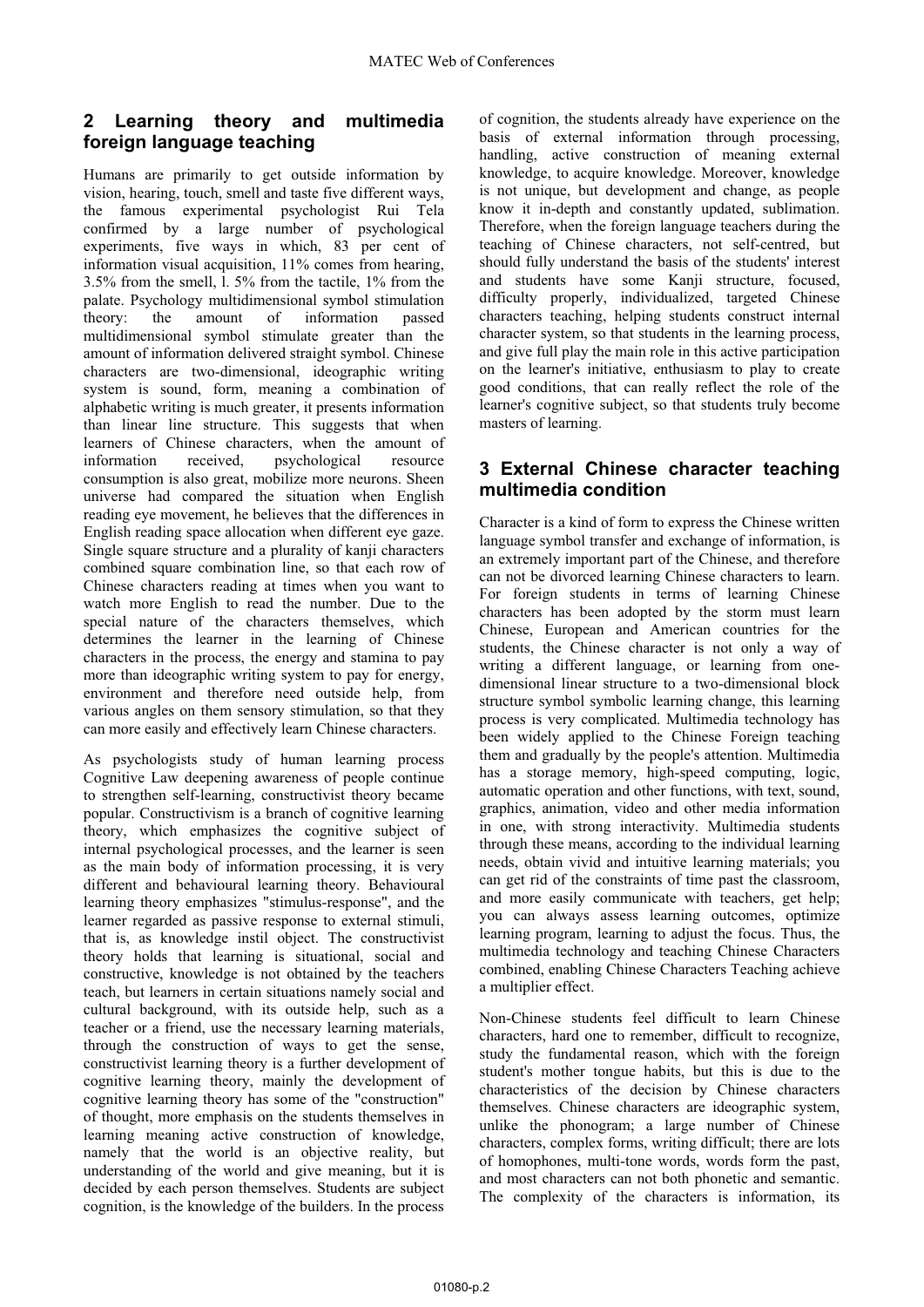processing procedures more complex than the phonograph. Single traditional teaching methods, it is difficult to stimulate student interest; ignore the students 'subjective needs, constraints to improve students' ability; lack of input information, for one is not strong. As the traditional way of teaching itself one way or another deficiency, affecting the efficiency of foreign students to recognize and read Chinese characters, so we need to introduce new teaching methods to promote our Chinese Foreign Teaching.

Chinese Characters as a Foreign Language teaching and traditional teaching of Chinese characters the same way, is a teaching means and methods, but the means and methods of teaching and traditional teaching, such as flip charts, compared to the projector, etc., have their own special place. Because it can sound, pictures, animation and other forms of organically combined output at the same time, by way of human-computer interaction to achieve the purpose of teaching. It's an important feature is the ability to maximize stimulate learners senses. attracting the attention of learners, develop their ability to self-learning, thus improving the efficiency of the learner to learn Chinese characters to meet their needs from different levels. Comparison of multimedia teaching of Chinese characters and traditional Chinese characters teaching methods, there are differences between them is obvious.

Learners need to autonomously determine their own learning goals, select appropriate materials, to observe, to think, to imagine, creating a series of activities in order to control the learning process, to become masters of the learning process. Learning to play the main interest is the cognitive power, traditional Chinese Foreign Teaching Since teaching methods and single way, it is easy for students to produce fatigue, and little autonomy of student learning in the classroom passively accept input information, learning Chinese characters interest and potential has not been fully exploited, and multimedia teaching methods due to the comprehensive strengths of the slide projector and other equipment, will be maps, text, sound and Mao, static and dynamic combination of sound and colour, to a greater extent stimulated the students' interest, so that students have a strong desire to learn, so that students in a happy relaxed learning environment to understand the characters of word processing. For example, in explaining the structure of strokes of Chinese characters, can explain the structure of strokes and special treatment, which is, through slow motion, quick release, static display of Chinese characters written order and display the trajectory of strokes of Chinese characters, the direction of movement. After class, since teaching software has many forms of expression, students can help these software, entirely according to their own needs very easily on this information for research and learning, and will not feel dull and boring, always maintained a lot of interest, not the learning of Chinese characters felt a fear, but a positive self-challenge, full of a sense of accomplishment.

#### $\blacktriangle$ **Status of Multimedia Foreign Language Teaching Chinese Characters**

At present, many domestic scholars multimedia technology in the teaching of Chinese Characters conducted in-depth studies, such as Lin Hua raised the importance of technical support and multimedia teaching of Chinese character stroke; Wuying Cheng discusses how to use the Chinese character handwriting recognition technology for teaching Chinese characters; Yanghao Liang It discusses the multimedia technology in the teaching of writing Chinese characters, cultural education and strengthen memory teaching three advantages: Liu Yu analysis of the characteristics of Chinese characters, summarizes the main idea to write Chinese characters font library generation system design and the main algorithm is used. Their articles have pointed out the advantages of multimedia teaching of Chinese characters, and proposed to seize the Chinese character font, etc. to teaching. When we put multimedia technology into the teaching of Chinese Characters, and achieved certain results, it should be noted that some of the problems which arise. Because things are having two sides, multimedia teaching has certain advantages, but improper use can also affect the effectiveness of teaching. Therefore, when we emphasize the application of multimedia technology in the teaching of Chinese Characters when a record can not forget the multimedia technology can not completely replace the traditional teaching role. For example, in the use of multimedia in teaching Chinese characters, ignoring the relevance and moderation, the blind pursuit of visually and trendy, it will have a negative impact on student learning. Therefore, in order to effectively learn Chinese characters, the Chinese Foreign Teaching how reasonable application of multimedia technology, to handle its relations with traditional teaching methods is a new problem that we face

Emphasis on student-centred teaching philosophy, not to ignore the leading role of teachers in learning; outstanding multimedia many advantages, it is not to deny the teaching of teachers in the Chinese Foreign importance. Multimedia is a teaching tool, the application of multimedia in teaching Chinese as a Foreign Characters, does not mean blindly rely on multimedia and lose instructor in the classroom. Because any kind of teaching activities are inseparable participation and completion of the Teaching of Chinese teachers and students are no exception, and it requires investment in teachers and students together. So, in learning Chinese as a foreign classroom, teachers should give full play to the guiding role, motherhood; students should give full play to the initiative and cultivate awareness of independent learning. Only the two combine, blend, characters can effectively carry out teaching activities. Viewed another way, if the teachers in the use of multimedia techniques, pay attention to train students to analyze problems, problem-solving skills, blind pursuit of visual and auditory stimuli, then, the students had not masters of the classroom, while It is become images, audio, video viewers, ignoring the main classroom content, free